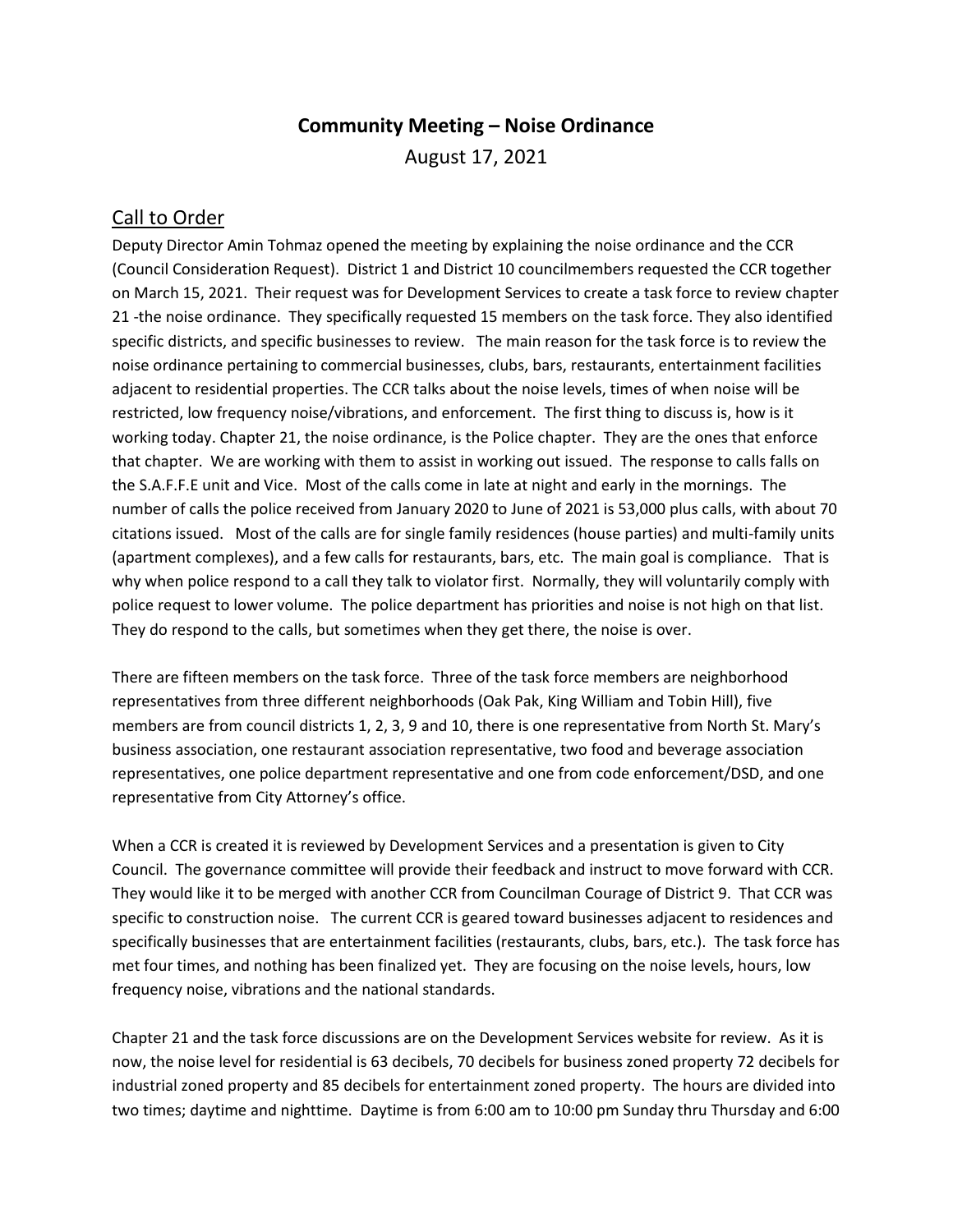am to 11:00pm Friday and Saturday. The Nighttime hours are 10:00 pm to 6:00 am Sunday thru Thursday and 11:00 pm to 6:00 am Friday and Saturday. That is current what is in the code. The discussion with the task force is to review this to see if they should propose changes to the levels of sound (decibels), or hours.

The second theme is enforcement. We need to identify the entity responsible for the enforcement and put policies and procedures together to ensure the guidelines for enforcement are followed. Again, the goal is compliance not issuing citations.

The third topic is zoning. There was a misunderstanding amongst the Police Department, Development Services and other people concerning entertainment zones. The assumption was entertainment districts are exempt for the ordinance, which is not true. There are just a few Entertainment Districts in the City, Morgen's Wonderland, Fiesta Texas, Sea World and the Hyatt Resort. They are not exempt from the ordinance as well as the Downtown area which is an Arts and Entertainment District. The Entertainment District is at a higher decibel allowance (85 decibels). The Arts and Entertainment District is at a business level of 70 decibels.

Today, the task force is looking for input from the community so that the ordinance can be finalized and presented to council by October of this year. Also, early in October, Development Services will start a pilot program with Code Enforcement Officers to respond noise calls. This will be done for 90 days to see the outcome, to see whether we are getting better compliance nor not.

Mr. Tohmaz shared the DSD website information with the online viewers and in-person community members present. There will be another community meeting on August 31, 2021 and the SA SpeakUp survey will be out there.

## Questions

Will this ordinance address the dog barking nuisance? – No, the CCR is concerning noise from businesses How does city track voluntary compliance? – No information at this time, it is tracked by SAPD How much is the fine? The fine is Class C, which can be from \$100 to \$1000 Where is the noise measured from? – Noise is measured from the noise maker's property edge Why not get stats from pilot program before changing ordinance? That is a consideration

Tohmaz – the pilot program will consist of five to six code officers that will monitor noise on Thursday, Friday and Saturday night. They will respond within 20 to 30 minutes.

Savita Rai – in response to the question, this is was recently dropped on the task force (the pilot program) and so there will be discussions on the timeline, if it needs to be changed in regard to changing the ordinance.

What is the difference between the Arts & Entertainment zone and the Entertainment District?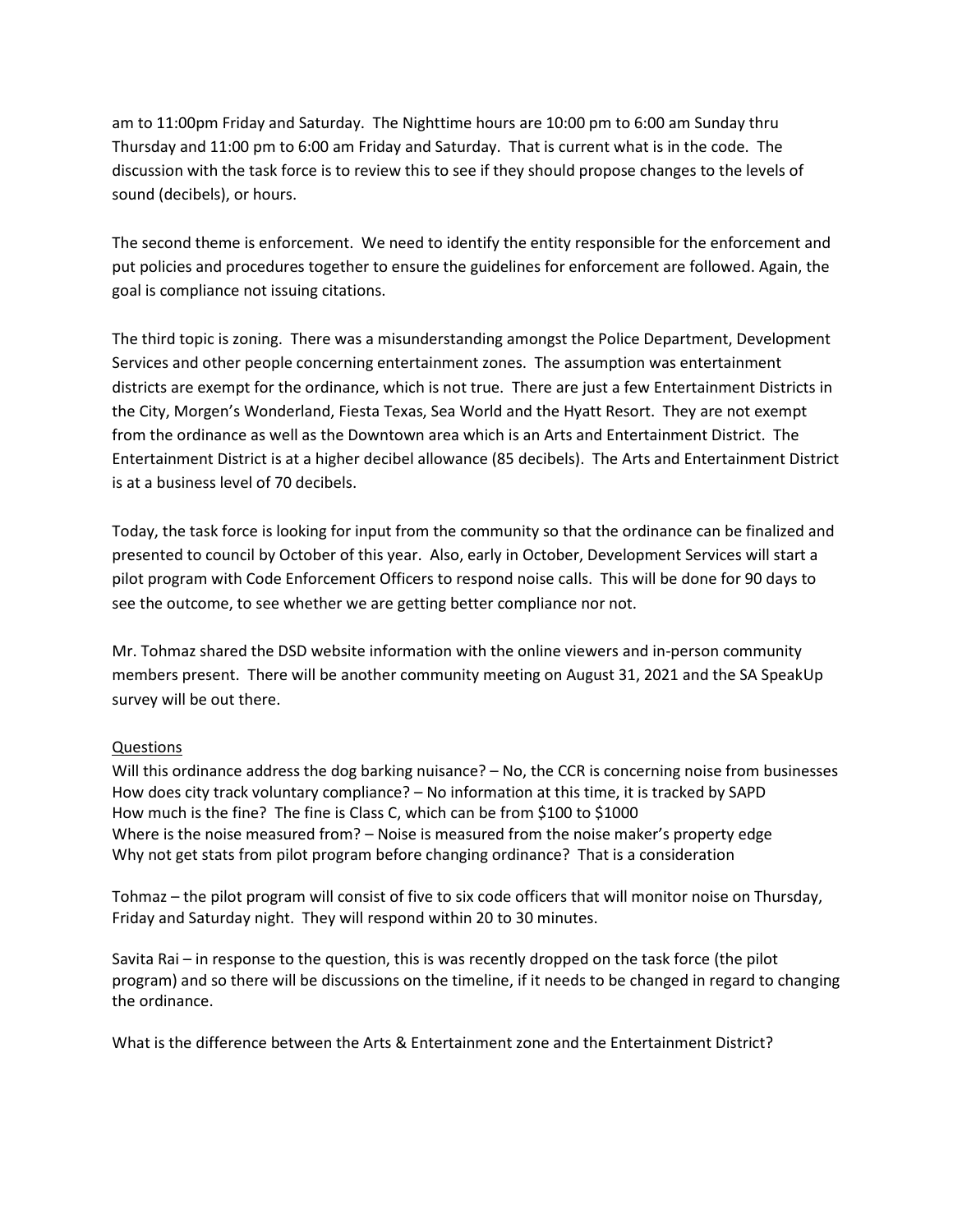Michael Uresti – the Arts & Entertainment zone is mostly the downtown area which allows decibel levels of 70 because they are in business zone. The Entertainment Districts which were shown to be few, i.e. Fiesta Texas and Sea World are allowed decibels levels of 85.

Toby Knight - wants to address chapter 21-52 Noise, Nuisance, Enumeration – paragraph (a) The following acts, among others not hereinafter enumerated, are declared to be a "noise nuisances," and are unlawful and in violation… (1) the playing or permitting or causing the playing of any radio, television, phonograph, drum, juke box, nickelodeon, musical instrument, should amplifier or similar device which produces, reproduces, or amplifies sound. Is president of the local community bands association with over 500 members. He finds it offensive that a musical instrument would be considered a noise maker. He would ask that the task force decouple musical instruments from the code so that it would not be enumerated as a noise maker. Feels like this policy is almost hostile towards musicians in a way. With the Covid-19 crisis, a lot of the community bands had all of their venues dry up. The only option is to play outdoors. Music is the vibrant core of the community.

Rose Kanusky – Section 21-52 cannot be read in isolation without looking at the definitions. A noise nuisance is anything that causes injury, discomfort, or distress to persons of reasonable sensibilities. So, if decibels are the way to measure then that is the way to measure. If something qualifies as noise nuisance of Section 21-52 and according to the definition, it should not be occurring. Would also emphasize that noise meters must be calibrated and carried by the police.

Michael Sidoric – The city needs to consider the entire noise envelope not just source. The City of San Antonio has an opportunity to create a state-of-the-art ordinance to consider the entire noise envelope, which will include freight trains, low rider vehicles. There is nothing this ordinance that prevents those vehicles from being on city streets at three o'clock in the morning with amped up amplifiers. As far as musical instruments; would hate to see San Antonio legislate itself out of tuba Christmas. The changes that were made for the River Walk was a good concept. It is important to have DSD enforce the ordinance because it is not a police matter.

Tom Huckaby – professional musician for 28 years. The industry that will be most affected by this ordinance is the music industry, specifically the professional independent musicians. Would like to know why there is no musician representative on the task force. This is an industry that has been decimated by the pandemic. Would like the task force to consider the impact that lowering decibels will have on the future of musicians in this city.

Gary Cook – measuring with decibels is tough. What the city needs is something objective. 70 decibels is the sound of a dishwasher. Must be realistic with what is being looked at.

Amin Tohmaz - That is one of the reasons the task force is reviewing the national standards.

Chad Carey - along with his partners, owns music venues and clubs along the St. Mary's strip. They measure their decibels levels all the time and are frustrated trying to be in compliance with the laws. Would like task force to take into consideration that when a decibel reading is taken by the police, they will take it at any point near their property. Within 100 feet of their club, there are five other bars or clubs, vehicles going by, pedestrians etc. If enforcement is going to take place, that needs to be taken into account. Also, just because someone makes a call, does not mean they are not in compliance.